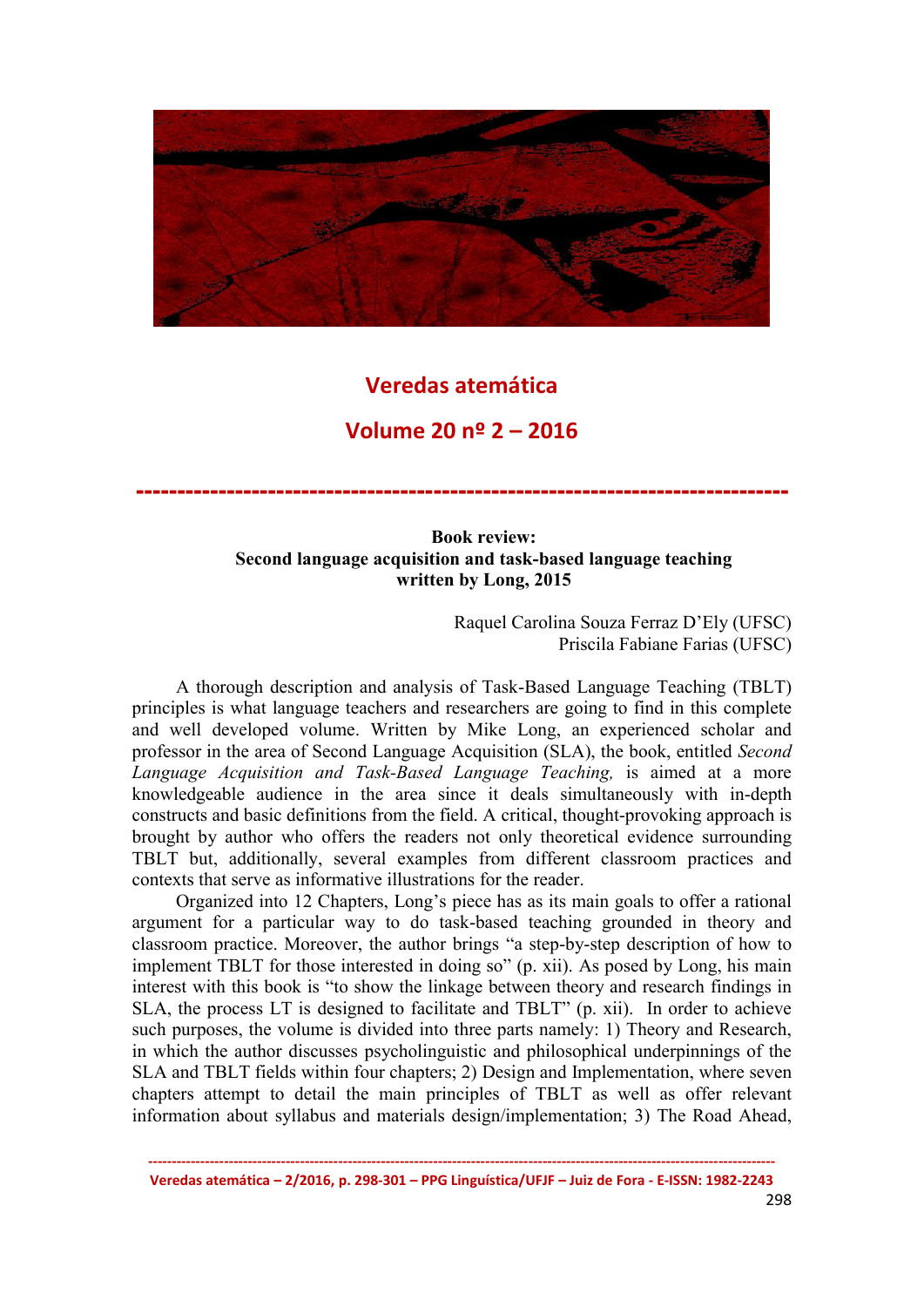the last chapter that seeks to point some possible directions for the future of TBLT research and practice.

In chapter 1, entitled 'Why TBLT', Long elucidates the difference between TBLT in his book and other approaches with the same name but somewhat different characteristics. The author refers to these other approaches as "lower case 'task-based', that is, task-supported approaches" (p. 7) which, according to him, may have merits "but, as should be obvious, are not genuinely task-based" (p. 7).The author goes on presenting a rationale for genuine TBLT which, as he poses, is consistent with SLA theory and research findings, has its philosophical roots grounded *l'educationintegrale*, accounts for what promises to deliver, offers a relevant and functional material implementation, employs an analytic (task) syllabus with *focus on form* to deal with problematic linguistic features, and is centered on the learner. Long concludes this first chapter stating that "given the importance of language learning to so many, it is essential that an approach to LT meets certain minimum standards" (p. 14). Therefore, the next chapters, as he explains, "attempt to show how TBLT measures up against all seven criteria" (p. 14).

Chapters 2, 3 and 4 focus on detailing theoretical foundations of TBLT. Chapter 2 – *SLA and the Fundamental LT Divide* presents a critical and systematic description of synthetic and analytic approaches to LT as well as their differences. Long explains that"'synthetic' and 'analytic' refer to the learner's presumed role in the learning process" (p. 19). A synthetic approach, as he says, "begins by focusing on the *language*  to be taught" (p. 19) while the analytic approach "starts with the *learner* and learning processes" (p. 20). The author then brings the main problems with synthetic approaches and focus on forms together with the main problems with analytic approaches and focus on meaning so as to introduce a third option, one that is analytic but focuses on form whenever necessary. As reported by him, this theory line "captures the advantages of analytic, focus-on-meaning approaches while avoiding their shortcomings" (p. 29).

Long then delineates the psycholinguistic (chapter 3) and philosophical (chapter 4) underpinnings of TBLT. In chapter 3, he enumerates empirical and conceptual problems in ISLA (instructed second language acquisition) and brings some possible explanations to them in order to ground his theory in. Among the problems mentioned by Long, the lack of success in incidental, implicit learning by adults; the impact of individual differences; and the effects of recasts and other types of feedback may have on learning are the ones mostly discussed. On the other hand, chapter 4 reviews the main philosophical principles that make TBLT an approach that seeks to form critical and autonomous students. According to the author, *learning by doing* is one of the most important aspects of this approach. While detailing his theory, Long talks about how TBLT is a learner-centered approach that offers the learner the chance of engaging in real activities that require agency and emancipation from them.

Having detailed the theoretical tenets of the TBLT, in Chapter 5, named *Task-Based Needs and Means Analysis*, Long discusses what, according to him, should be the first step in LT course design: the needs analysis (NA). As the author points out, "learner goals and needs can differ widely, both within and across groups" (p. 88). Therefore, an approach that accounts for student diversity is called for and the TBA approach does that by making use of tasks. In this chapter, Long argues not only for the relevance of NA but offers samples on how to promote such an important stage in second language classrooms.

------------------------------------------------------------------------------------------------------------------------------------ Veredas atemática – 2/2016, p. 298-301 – PPG Linguística/UFJF – Juiz de Fora - E-ISSN: 1982-2243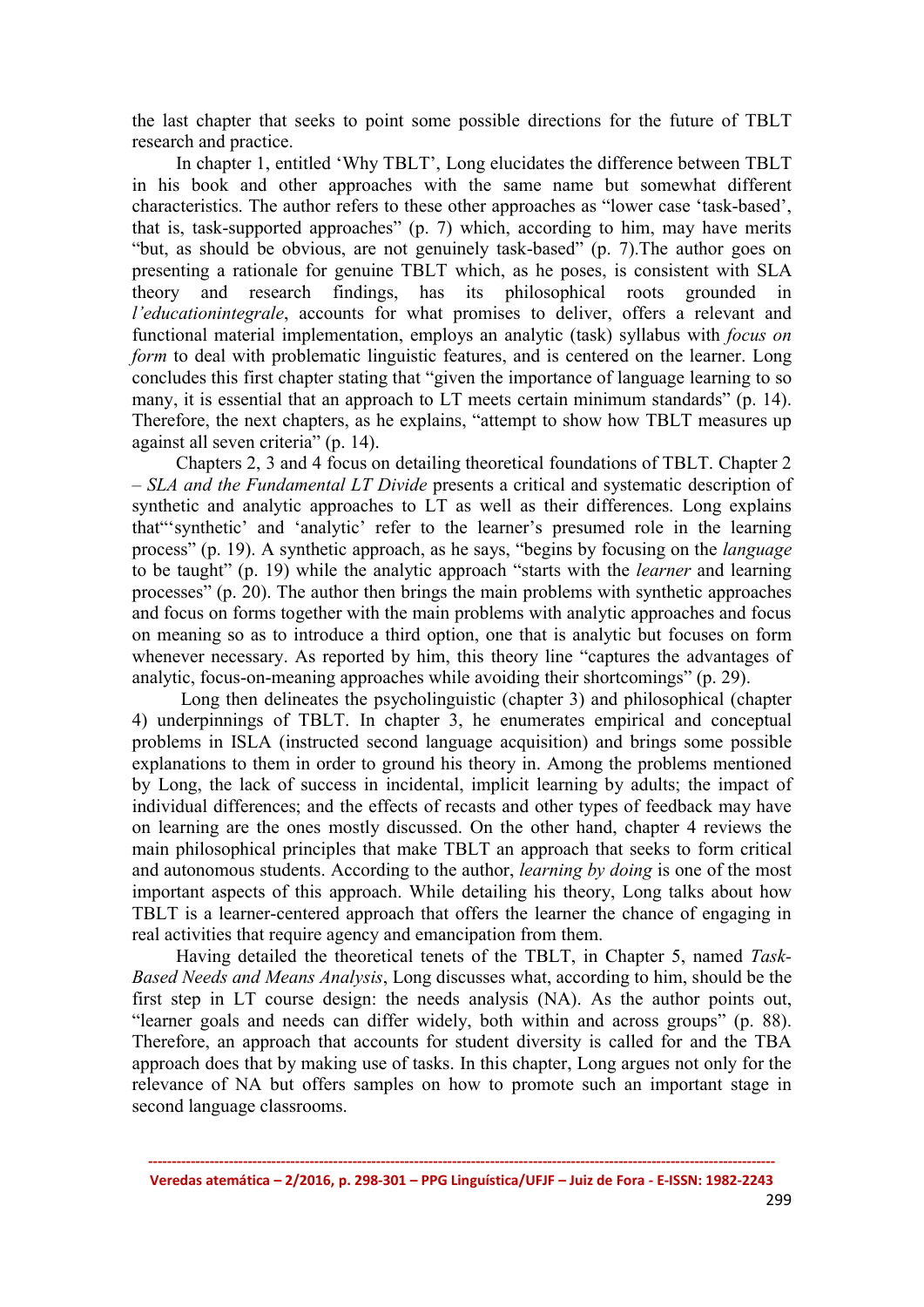*Identifying* and *Analyzing Target Tasks* are the topics dealt with in Chapters 6 and 7. In chapter 6, the author lays emphasis on the available sources of information for those interested in making use and considering the results of a needs analysis in TBLT. Next, the author presents some methods that vary from interviews to sampling of tasks and also considering the triangulation of sources and methodologies in the implementation of NA. Chapter 7, in turn, brings examples of target discourse to be used in NA tasks. As posed by the author, "TBLT attempts to make the connection between the internal, cognitive and external, social dimensions of tasks in several ways" (p. 179) and due to this characteristic, it contributes to understand how language is used to accomplish tasks.

Chapters 8 and 9 focus on syllabus design and materials, respectively. In Chapter 8, Long explores some minimum requirements for a syllabus content which include: i) the course syllabus, ii) the course content, and iii) the course sequencing. Afterward, the author delineates the most relevant aspects of different language teaching syllabuses according to diverse teaching approaches. Finally, Long focuses on the selection of tasks and the sequencing of them.In relation to the issue of material choices discussed in Chapter 9, Long pinpoints the importance of input simplification and elaboration when coming up with materials to be used in language classes. As explained by him, simplification of language "improves comprehensibility at the expense of language learning, which is the real goal" (p. 251) and therefore elaboration comes as an alternative since it "involves adding redundancy to a text, and often, more explicit signaling of its thematic structure" (p. 552). As it follows, Long offers a variety of samples to exemplify materials that corroborate to TBLT tenets. The author concludes by adding that "the best task-based materials are locally written and adapted by the teacher to make them suitable for use with his or her students" (p. 298).

*Methodological Principles and Pedagogic Procedures* is the title given to chapter 10. The chapter definitely offers paramount information to the reader as the author depicts the ten methodological principles of TBLT and some pedagogical procedures within the approach coined in this volume. As shown by Long, TBLT's methodological principles are: i) use task, not text as the unit of analysis, ii) promote learning by doing, iii) elaborate input, iv) provide rich input, v) encourage inductive "chuck" learning, vi) focus on form, vii) provide negative feedback, viii) respect learner syllabi and developmental processes, ix) promote cooperative collaborative learning, and x) individualize instruction. Together, these principles aim at guaranteeing a successful and differentiated approach for second language teaching.

Chapter 11, entitled *Task-Based Assessment and Program Evaluation*, aims at reflecting on the criterion for evaluating a student within the TBLT framework. As stated by Long, "in task-based assessment, the focus remains on task completion, with a measurable behavioral outcome" (p. 332). The author also brings some criteria to evaluate TBLT programs aiming at establishing construct validity. At last, chapter 12 attempts to answer the question posed in its title: *Does TBLT have a future?* As the author explains himself "TBLT is a work in progress. It is not the only task-based approach and it may turn out not to be the best one" (p. 374). Although advocating in favor of TBLT, Long ends his book by emphasizing the need for more research, especially those with an eye to classroom environments.

Altogether, the book herewith reviewed -*Second Language Acquisition and Task-Based Language Teaching*– may be considered as mandatory reading material for those

<sup>------------------------------------------------------------------------------------------------------------------------------------</sup> Veredas atemática – 2/2016, p. 298-301 – PPG Linguística/UFJF – Juiz de Fora - E-ISSN: 1982-2243